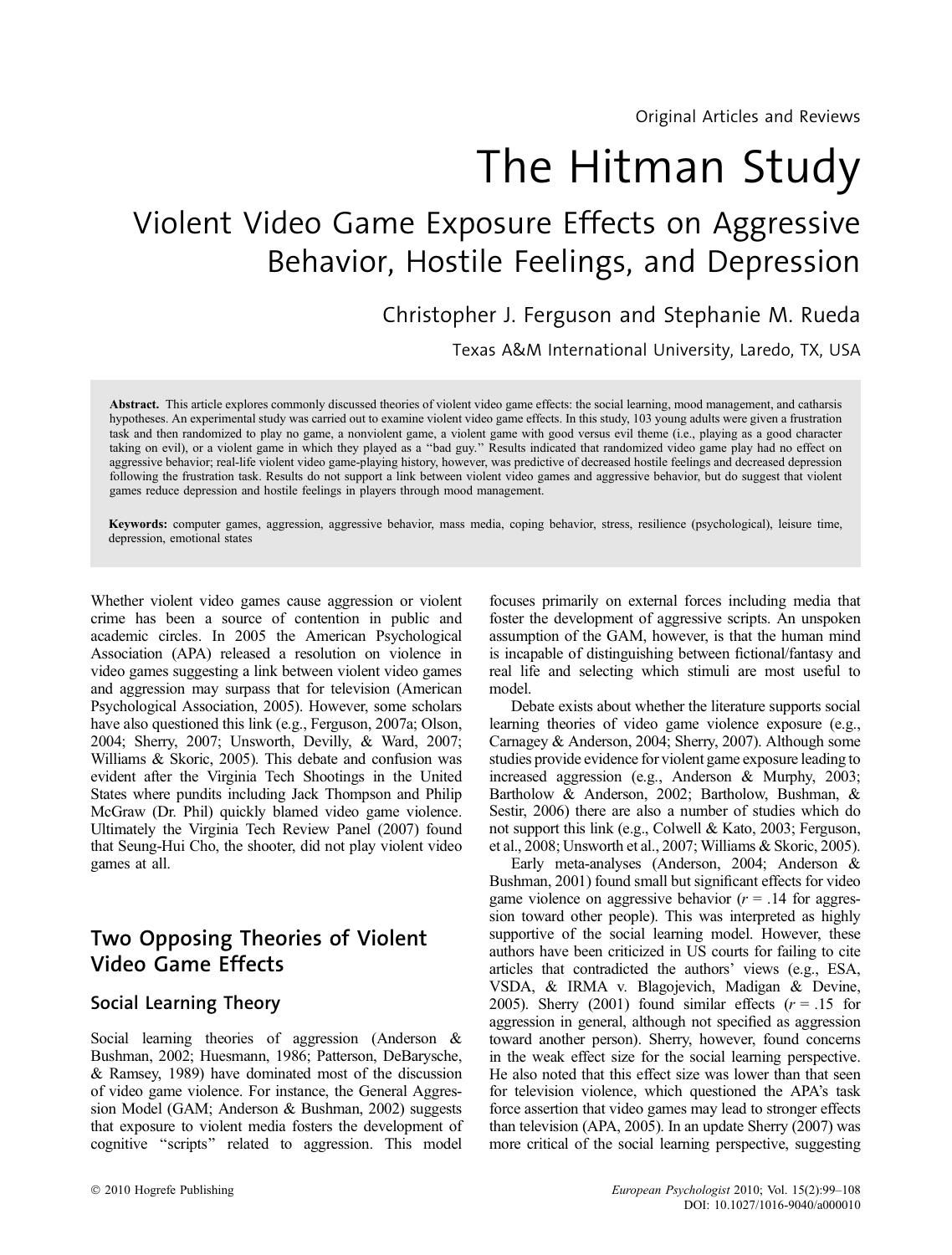that this model is not well supported by the available data. Ferguson (2007a) found that publication bias and the use of unstandardized and poorly validated measures of aggression greatly inflated the effect sizes seen in video game research. As corrected effect size estimate confidence intervals crossed the zero point into negative effects, Ferguson concluded that the theorized social learning relationship between violent video games and aggression could not be supported by the current literature.

#### The Catharsis Hypothesis

The catharsis hypothesis posits that aggression is a biological drive which requires release (Lorenz, 1963). Aggression may be primed by external provocations (such as competing for mates) but the ultimate cause is biological and evolutionary adaptation (Ellis & Walsh, 1997). Organisms may displace aggression from one source to another. For instance, a human may release aggression by engaging in aggressive sports rather than harming another person.

Although some early studies appeared to support the catharsis hypothesis (e.g., Feshbach, 1961) these were not followed by further confirmations. Geen and Quanty (1977) in their review concluded that the research evidence did not support catharsis.

Several recent researchers have challenged this in regard to video games. Sherry (2007) found that the effect size for studies examining violent video game playing and aggression decreases with longer video game exposures. Although Sherry does not unequivocally support the catharsis hypothesis, he does suggest that it should be better evaluated.

Olson, Kutner, and Warner (2008), in a qualitative study of young boys, found that respondents reported feeling calmer, less aggressive, and less angry after playing violent video games. Tentatively, the authors suggest that the catharsis hypothesis may bear reexamining in relation to violent video games.

It is worth noting that most studies of violent video game effects do not directly study catharsis. The most proper way of studying catharsis would begin by irritating or frustrating participants and then randomizing them to violent or nonviolent games to study which calmed participants. Most studies of violent video games take the opposite tact, namely taking ''calm'' participants and randomizing them to video game conditions to see which increase aggression. This approach is not adequate for testing catharsis.

It remains possible that the catharsis hypothesis may be technically wrong, yet video games may function as a leisure activity which promotes coping with stress (Iwasaki, MacTavish, & MacKay, 2005; Lazarus, 1999). Previous research has suggested that leisure activities can reduce stress (Iwasaki, Mannell, Smale, & Butcher, 2002; Trenberth, Dewe, & Walkey, 1999) and that these findings may extend to the use of video games (Ryan, Rigby, & Przybylski, 2006). If violent video games are employed as a stress coping technique by some individuals we would expect stress-related sequelae including hostile feelings and depression to be reduced in game players.

#### Video Games and Mood Management

Mood-management theory suggests that media consumers will choose specific media that best suit their current mood state with the goal of reducing depressed mood (Zillman, 1988). In particular, media which distracts individuals from a depressed mood is more likely to be selected (Dillman-Carpentier et al., 2008). Although media selection can be quite idiosyncratic, previous research suggests that negatively valenced media, that is media with dark themes or violent content, may be sought out by individuals with depressed mood (Chen, Zhou, & Bryant, 2007; Nabi, Finnerty, Domschke, & Hull, 2006; Strizhakova and Krcmar, 2007). Dillman-Carpentier et al. (2008) suggest that depressed adolescents may seek out media which is exciting including media with violent content, and that such media may improve depressed mood.

In regard to the mechanism for a positive effect for violent games on depression, Nabi et al. (2006) suggest that individuals with depressed mood and regret will seek out media that will best allow them to come to terms with their emotions. Violent games in particular may offer an avenue for exploring feelings of disappointment, loss of power and control, and helplessness, by offering circumstances over which the individual can virtually assert control and power, and accomplish tangible and immediate goals in the game world. Although both violent and nonviolent games may provide outlets along these lines, violent games may particularly provide opportunities for coping with frustration and hostile feelings aroused through stressful or depressing life events via the assertion of power and dominance over virtual settings and situations. Feelings of helplessness and lack of goal directness have long been implicated in the etiology of depression (Healy & Williams, 1988). Similarly hostile feelings have been linked with depressive conditions (Barefoot, Williams, Siegler, & Schroll, 1995; Keltikangas-Jarvinen & Heironen, 2003). Hostile feelings may represent one particular component of depression that is particularly susceptible to amelioration through mood management using violent video games. As such violent video games may provide mood management for coping with stress and depression as some previous research has suggested (Colwell, 2007; Olson et al., 2008).

The present study examined causal effects of video game playing on aggressive behavior, hostile feelings, and depression. Unlike most previous studies of violent video game effects, participants were first exposed to a frustration task to irritate them. This approach allowed for testing social learning and catharsis models of aggression as well as the mood-management approach. The social learning theory would be best supported if playing violent games (either random assignment in the laboratory or real-life playing history), compared to nonviolent games or no game at all, increases aggressive behavior. The catharsis hypothesis would be supported if playing violent games reduces aggressive behavior. The mood-management approach would be supported if exposure to violent video games is associated with reductions in hostile feelings or depressed feelings. There will be two main approaches to examining the hypotheses of the current study.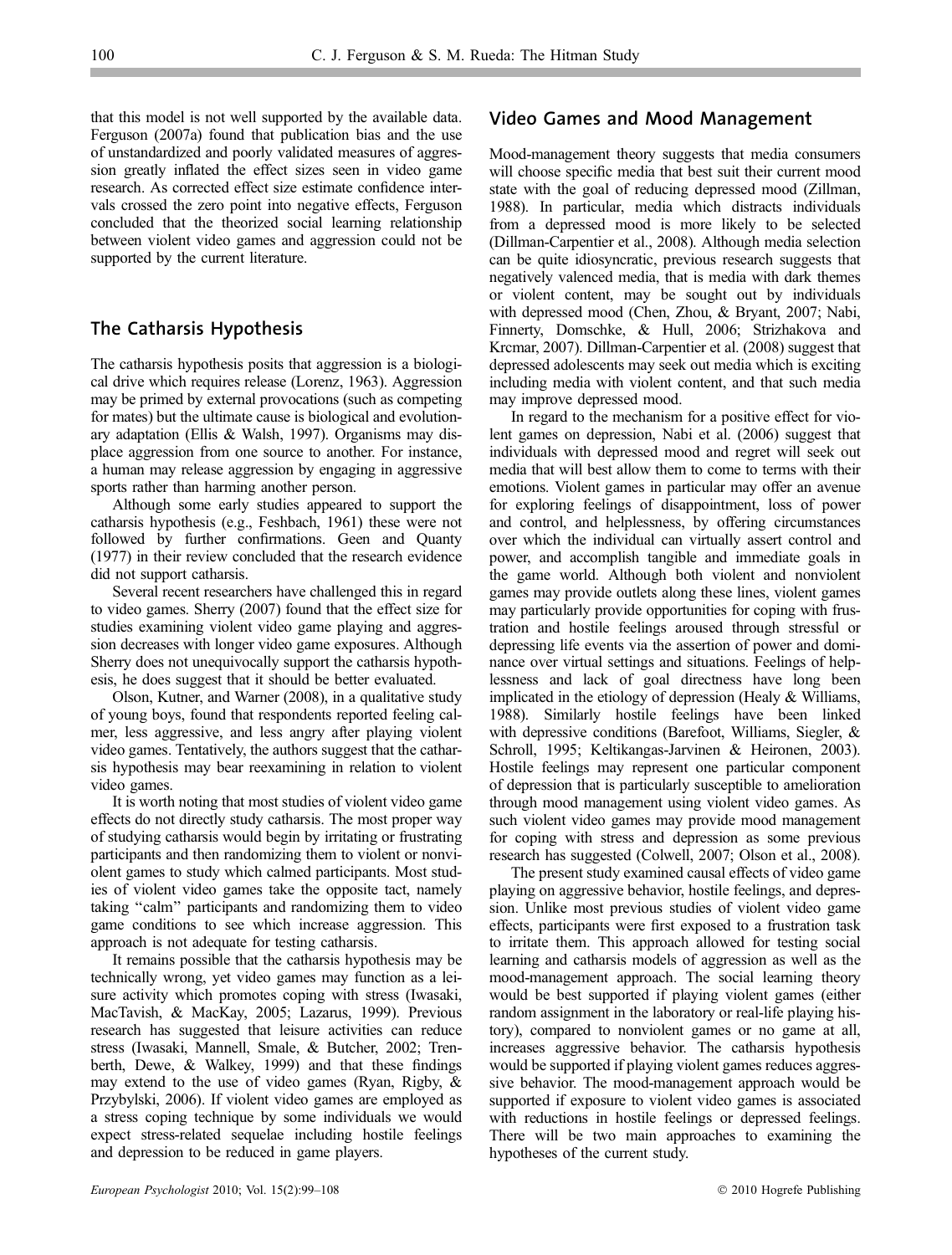- 1) The main experimental analyses. In the main analyses the effects of randomized exposure to violent or nonviolent or no-game conditions were examined in relation to aggressive behavior, hostile feelings, and depression.
- 2) Follow-up analyses. In the follow-up or nonexperimental analyses, previous real-life violent video game exposure was examined via hierarchical regressions for relationships with aggressive behavior, hostile feelings, and depression.

These two sets of analyses explored the short-term laboratory effects, as well as longer-term real-life effects of violent video game exposure. Both sets of analyses controlled for the potential effects of gender and trait aggression, as these variables have been demonstrated to have a relationship with aggression in previous studies (Anderson & Dill, 2000; Ferguson et al., 2008).

## Method

#### Participants

Participants consisted of 103 young adults recruited from a Hispanic-serving public university in the South of the United States. Of these students 62 (60.2%) were men and 41 (39.8%) were women. Regarding ethnicity, 98 (95.1%) were Hispanic, 3 (2.9%) were (non-Hispanic) Caucasian, and 2 (1.9%) declined to answer. The ethnic distribution of the sample was similar to that of the student body of the university. The mean age of the sample was 23.6  $(SD = 5.82)$ . Average education level was equivalent to a college sophomore in the United States (2nd year of postsecondary education). Data were collected over a 1-year period in 2007.

#### **Materials**

#### Frustration Task

A computerized version of the paced auditory serial addition task (PASAT; Gronwall, 1977) was used to induce frustration in all participants. The PASAT involves adding an accelerating sequence of simple numbers, each number to the number before it. However the ''answer'' to each set of numbers tends to create an interference effect as many participants intuitively wish to add new numbers to the previous ''answer,'' not the previous number. The sequence of digits gradually accelerates making the task more and more difficult. Originally designed as a neuropsychological measure of cognitive processing speed, reviews of the PASAT have found that it is extremely irritating, frustrating, and anxiety provoking (Tombaugh, 2006). This was confirmed on debriefing with our current sample who universally found the PASAT to be unpleasant and frustrating.

#### Video Games

In the current study four separate conditions were used in order to test for a range of violence levels. The most violent game exemplar was Hitman: Blood Money (for which this article is named) which has received an M (Mature) rating from the Entertainment Software Ratings Board (ESRB) due to extreme violent content. Hitman allows players to carry out killings for hire. As such, the player is essentially a ''bad guy.'' The second game exemplar with violent content selected was *Call of Duty 2* in which the player plays as an Allied soldier in World War II combating Nazi soldiers. In this case players play as a ''good guy'' and the game violence is framed as morally acceptable. This game was rated T (Teen) for violent content.

Two nonviolent conditions were included as well. The game Madden: 2007 was chosen as a nonviolent game exemplar and consists of developing football plays for a football team of the player's choice. The game includes no violent content and is rated E (Everyone) by the ESRB. Inclusion of a sports game with no fighting or destruction is consistent with definitions of nonviolent games used by other researchers (Funk & Buchman, 1995). Given that the intention of sports-related behaviors such as tackling is to follow the rules of the game and not to injure others, rule-based sports-related actions such as tackling or blocking are not typically considered violence (Thompson & Haninger, 2001). This allowed us to include a game with action, yet which was nonviolent.

The last condition was a no-game control condition used to examine how each of the three games compared to a time lapse ''cooldown'' period. Participants in this condition were never told they would play a commercial video game but instead were given a cover story that a computer malfunction was going to delay their participation in the reaction time test (discussed shortly) by about 45 min (identical to the amount of time other participants played a game). Participants in this condition participated in the PASAT task, as the other participants, but instead of subsequently playing a video game were given the cover story and then allowed a 45-min ''cooldown'' period in which they were not given a directed activity, effectively making this condition a ''behavior as usual'' condition. Participants did remain in the same laboratory room as did participants who played video games, although the video game console was not in sight. This condition allows for the three video game conditions to be compared to time-related ''cool down'' from the initial frustration of the PASAT task. A ''fun task'' was specifically not given as we wished to examine the difference between video game playing and unmitigated frustration.

All three of the video games were released at approximately the same time and all three got positive reviews from gaming sites and proved to be popular games. At the time that the study was conducted all of the games were "new release." All games were played on an XBOX 360 game console to enhance the ecological validity of the study in comparison with those that used older consoles or computers such as the Mac, which is an atypical gaming platform.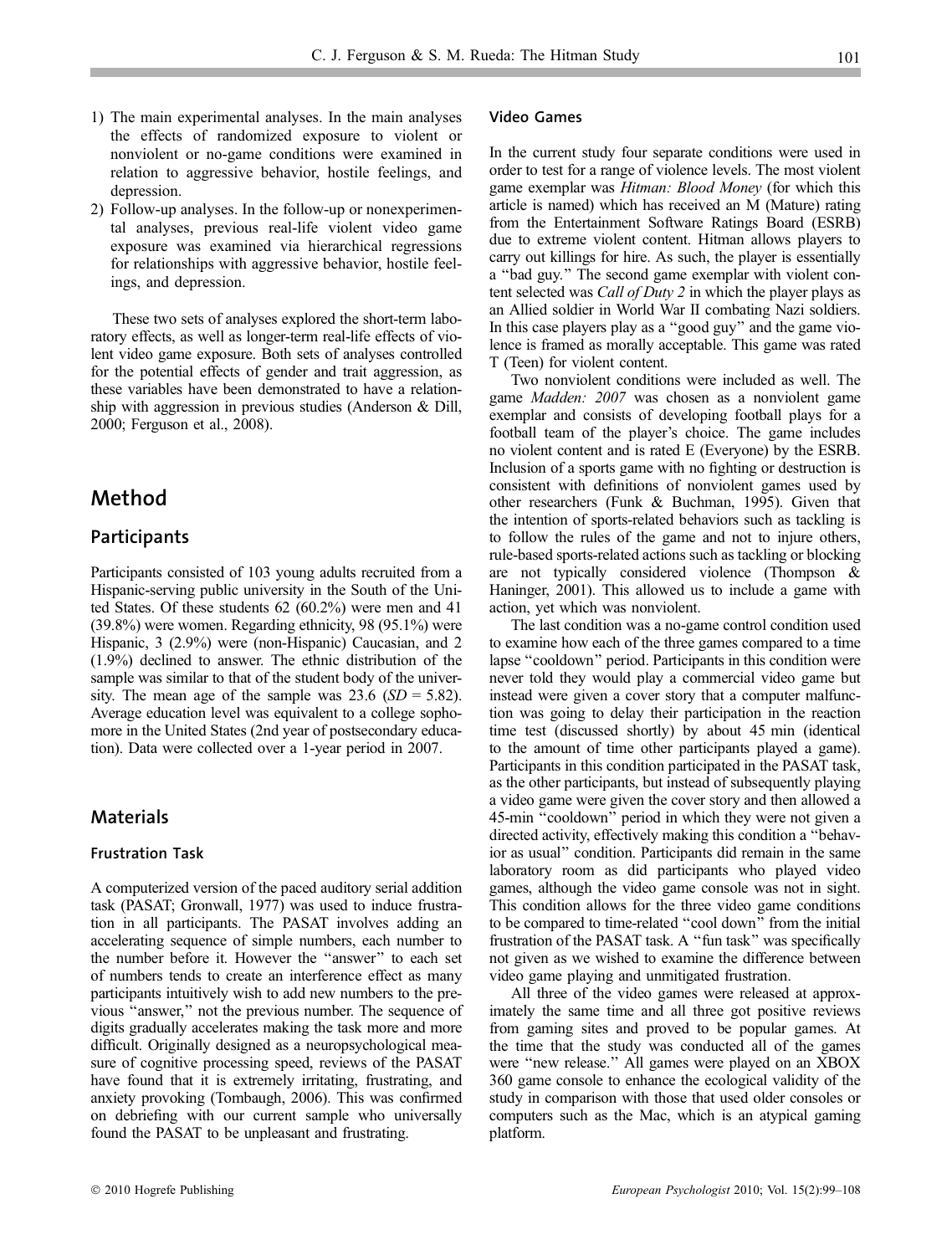#### Demographic Sheet

On a single page, participants indicated their age, gender, self-described ethnicity, and education level.

#### Aggressive Behavior

This experiment used a modified version of the Taylor Competitive Reaction Time Test (TCRTT) that is procedurally identical to those used in other studies of media violence (e.g., Anderson & Dill, 2000; Ferguson et al., 2008). The TCRTT provides an opportunity for the participant to play a ''reaction time game'' against a fictional opponent. Participants were told that their opponent was in an adjoining room, with computers connected via Ethernet. Participants are asked to set the level of a noise blast that will serve as punishment for their competitor in a reaction time game. This noise blast can vary both in terms of intensity (loudness) and duration. For each of the 25 trials, participants are told that if they win, their opponent will hear the noise blast they have set, and if they lose, they will hear a noise blast that their opponent has set for them. The pattern of wins and losses is actually preset in the computer, as there is no human opponent. White noise levels range between 0 and 95 decibels.

Ferguson et al. (2008) reported potential validity problems with the duration measure and recommended a standardized assessment procedure focused on the mean of all intensity trials. That standardized assessment procedure is used here. The internal consistency coefficient alpha of the 25 trials on the TCRTT was used to examine the reliability of this laboratory measure of aggression. The reliability of intensity scores was found to be  $(\alpha = .94)$  for the current sample.

#### Video Game Habits

A measure of video game-playing habits (VGH) adapted from that described in Anderson and Dill (2000) was used to measure the VGH. Participants were asked to report the top five video games that they most regularly played, noting how often they played these games and how violent the story of the game was using Likert-scale items. Composite scores were obtained across the games the participants played by multiplying the frequency score by the violence score, then summing across all five games. This allowed for a general measure of video game-playing habits in participants. In our sample, the measure of exposure to violent video game obtained an alpha coefficient of .84 across the top five games. It should be noted that this is not a perfect measure of violence exposure. However, due to the wide range of games available for play, as well as the rapid production of new games, objective ratings of violent content in games quickly become outdated and require significant expense to produce. Further, it is unlikely that such ratings themselves would be objective, as they would reflect experimenter beliefs as to what constitutes violence.

#### Trait Aggression

To measure trait aggressiveness, participants completed the Aggression Questionnaire-Short Form (AQ) (Buss & Warren, 2000). The shortened version of AQ consists of the summed score of the first 15 items of the original 34 item version and was designed to measure the degree to which respondents endorse statements about their levels of aggression. Items are responded to using a 5-point Likert scale. The AQ has been demonstrated to have good predictive validity (Felsten & Hill, 1999) and convergent validity with other measures of trait aggression (Garcia-Leon et al., 2002). Within the current sample, the AQ obtained an alpha coefficient of .85.

#### Hostile Feelings

The State Hostility Scale (SH; Anderson, Deuser, & DeNeve, 1995) is a 35-item Likert-type scale in which respondents are asked to report on their current mood. Respondents are asked to rate a series of adjectives whether these describe them from ''strongly disagree'' to ''strongly agree.'' Items included on this scale tend to reflect an irritated, angry emotional state. In our sample this measure demonstrated an internal consistency of .92 at pretest and .95 at posttest. It is worth noting that an affective measure of hostile feelings should not be assumed to correlate with physically aggressive behavior. However, many social learning theories of media effects (e.g., Anderson & Dill, 2000) include hostile feelings as part of their models and test for effects on aggression. Thus, this measure was used to examine potential mood-management or modeling effects related to hostile feelings.

#### Depression Severity

The Beck Depression Inventory-II (BDI) was utilized to assess for symptoms of depression. This measure is 21-item assessment of the severity of depression to be used in people of ages 13 and over (Beck, 1996). Scores on each item range from 0 to 3. In our sample this measure demonstrated an internal consistency of .86 at pretest and .87 at posttest. This measure was included to examine potential mood-management effects for dealing with stress promoted by violent video game play.

#### Follow-up Survey

A follow-up survey was given to participants after they had completed all tasks. This survey asked participants about their perceptions of the video games they had played and whether they found the games to be fun, exciting, and/or frustrating; how competent they felt playing the game; whether they had played the game before; and whether they would choose to play the game of their own free will in their personal lives. Participants were asked to rate each of these factors on a 5-point Likert scale. Four of these items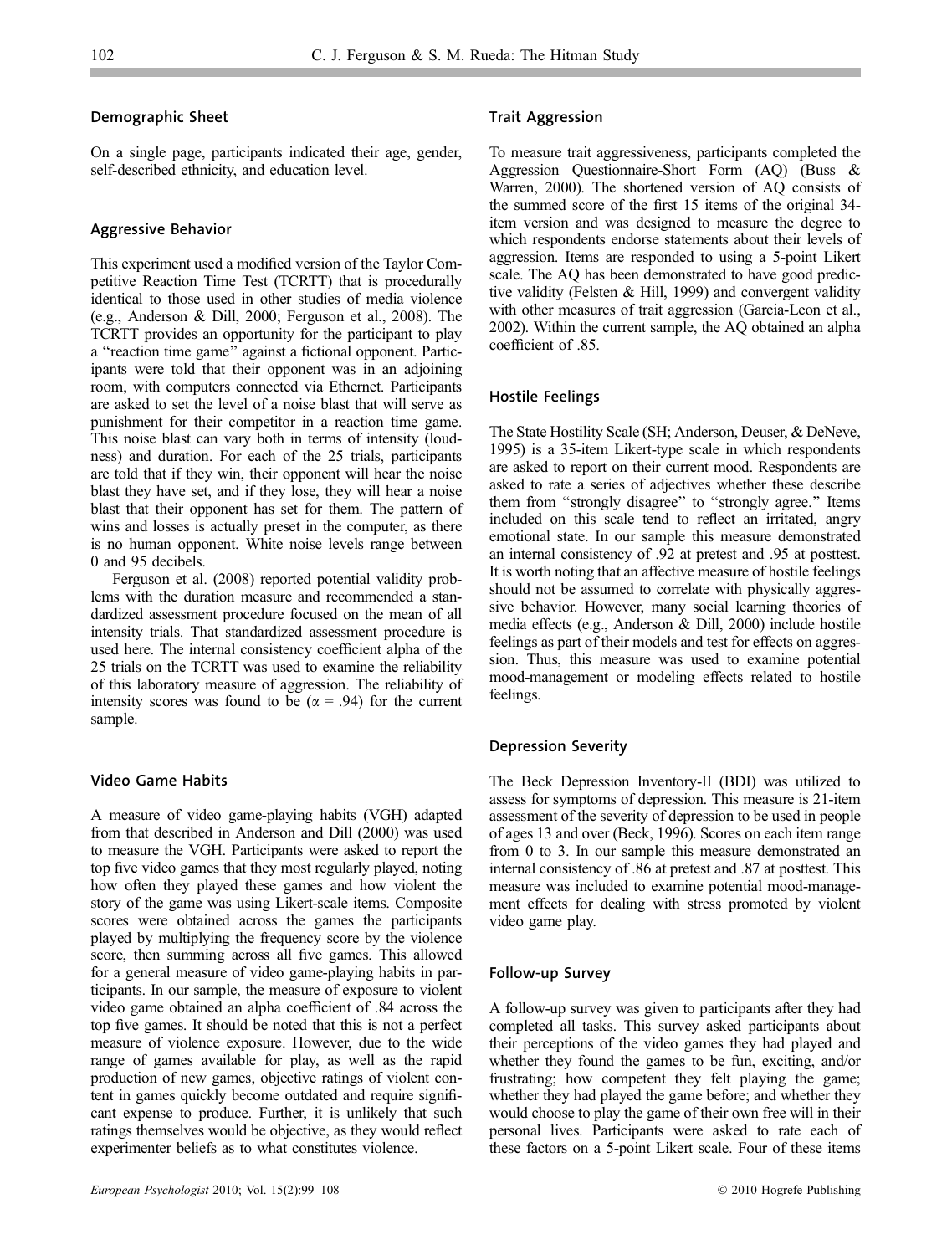(frustrating, exciting, competent, and play of free will) were highly correlated with each other ( $\alpha = .77$ ) and were used to make a measure of game experience. Previous research (Anderson & Dill, 2000) has noted that violent video games are often perceived more positively than nonviolent video games. In the present study, the measure of game experience was found not to differ between the three game conditions,  $F(2, 74) = 0.35, p > .05; r = .07, -.16 \le r \le .29,$  giving us confidence that the current design has avoided this potential pitfall.

#### Procedure

Figure 1 presents the procedure sequence in detail. All procedures were IRB approved and designed according to APA ethical standards. Participants signed up for a 2-hour individual appointment time. Only one participant was run through the procedure at a time. Participants were given a cover story for the study: that the study was designed to examine reaction time performance. They were informed that the study would conclude with them playing a reaction time test against a human opponent seated in a nearby room with computers communicating through the local Ethernet. After informed consent, participants were given the surveys and then administered the PASAT task. Following the PASAT task, participants were asked to rate their hostile feelings and depression (pretest). Following this, participants were randomly assigned to one of the four video game conditions (i.e., Hitman: Blood Money, Call of Duty 2, Madden 07, or no game). All participants were allowed to play the game for a 45-min interval (again with the exception of the no-game condition). After this interval, the game was stopped, and the TCRTT begun.

After the TRCTT task was completed, participants were asked to fill out the follow-up questionnaire as well as the postevaluation for depression and hostile feelings. Finally, all participants were thoroughly debriefed, informed of the deception in the TCRTT and the hypotheses of the study, thoroughly queried for suspicion and impact of the PASAT, and invited to ask any questions. All participants in the study denied suspiciousness regarding the deceptive nature of the study and all participants regarded the PASAT as unpleasant and frustrating. We commonly heard that the experiment would have been "fun" or "interesting" if not for the PASAT task which, of course, was what we hoped for.

All analyses were conducted using SPSS software.

## Results

Participants in the current study were generally familiar with video games. Among women, 73.2% had at least some experience with video games over the past year. Only 10% had never played a violent game at any point in the past. However only 27% of women were current regular players, playing at least once a week. Among men, 84%

had some experience with video games over the past year and only 8% had never played a violent game. Regarding regular video game play, 71% of men reported playing video games at least once a week.

Table 1 presents groups equivalence data for the randomized game-playing groups. One-way ANOVAs were used to assure randomly assigned video game-playing group equivalence between the four groups in relation to age, real-life video game violence exposure, and trait aggression. Chi-squared analyses were used to assure group equivalence for gender and ethnicity. In all cases no differences were found between groups, giving confidence that random assignment was successful in producing equivalent groups.

To test the impact of video game group on aggressive behavior an ANCOVA was employed with video game group as the independent variable with gender and trait aggression scores used as covariates. Results indicated no differences between randomly assigned groups  $F(3, 93) = 0.28, p > .05; r = .05, -.15 \le r \le .24$ . As indicated in Table 1, violent content in video games had no impact on aggressive behavior. Although results were not significant the no-game control was the most aggressive group, lending credence to the conclusion that video games do not foster aggression. The use of effect size confidence intervals alleviates much of the risk of either Type I or Type II errors. Nonetheless, to further rule out the possibility that the ANCOVA may have missed ''true'' differences, we ran a more powerful  $t$  test on the two groups with the greatest mean difference (Madden 07 and the no-game control). Results confirmed the absence of significant differences  $t(49) = -1.02, p > .05; r = .14, -.14 \le r \le .40.$ 

To test the impact of video game-playing group on hostile feelings (SH) a mixed ANCOVA design was used. Differences from pretest to posttest scores on the hostile feelings measure (i.e., time) were used as the within-subject independent variable. Group assignment was the betweensubjects independent variable. Gender and trait aggression scores were used as covariates. A significant interaction between time and group would have supported gameplaying condition having an effect on hostile feelings. However, in this case the interaction effect between time and group was not significant  $F(3, 92) = 0.01$ ,  $p > .05$ ;  $r = .01, -.18 \le r \le .20.$ 

To test the impact of video game-playing group on depression (BDI) a mixed ANCOVA design was used. Differences in pretest and posttest scores on the depression measure (i.e., time) and group assignment were independent variables. Gender and trait aggression scores were used as covariates. An interaction effect between time and group would have been supportive of game-playing condition having an effect on depression. In this case the interaction effect between time and group was not significant  $F(3, 89) = 0.43$ ,  $p > .05$ ;  $r = .07, -.13 \le r \le .26$ . Trait aggression, as a covariate, was significantly related to depression scores  $F(1, 89) = 35.56, p < .001; r = .53, .38 \le r \le .66$  and there was a trait aggression by time interaction  $F(1, 89) = 5.41, p < .05; r = .24, .05 \le r \le .41$  suggesting that more aggressive individuals tended to remain more depressed.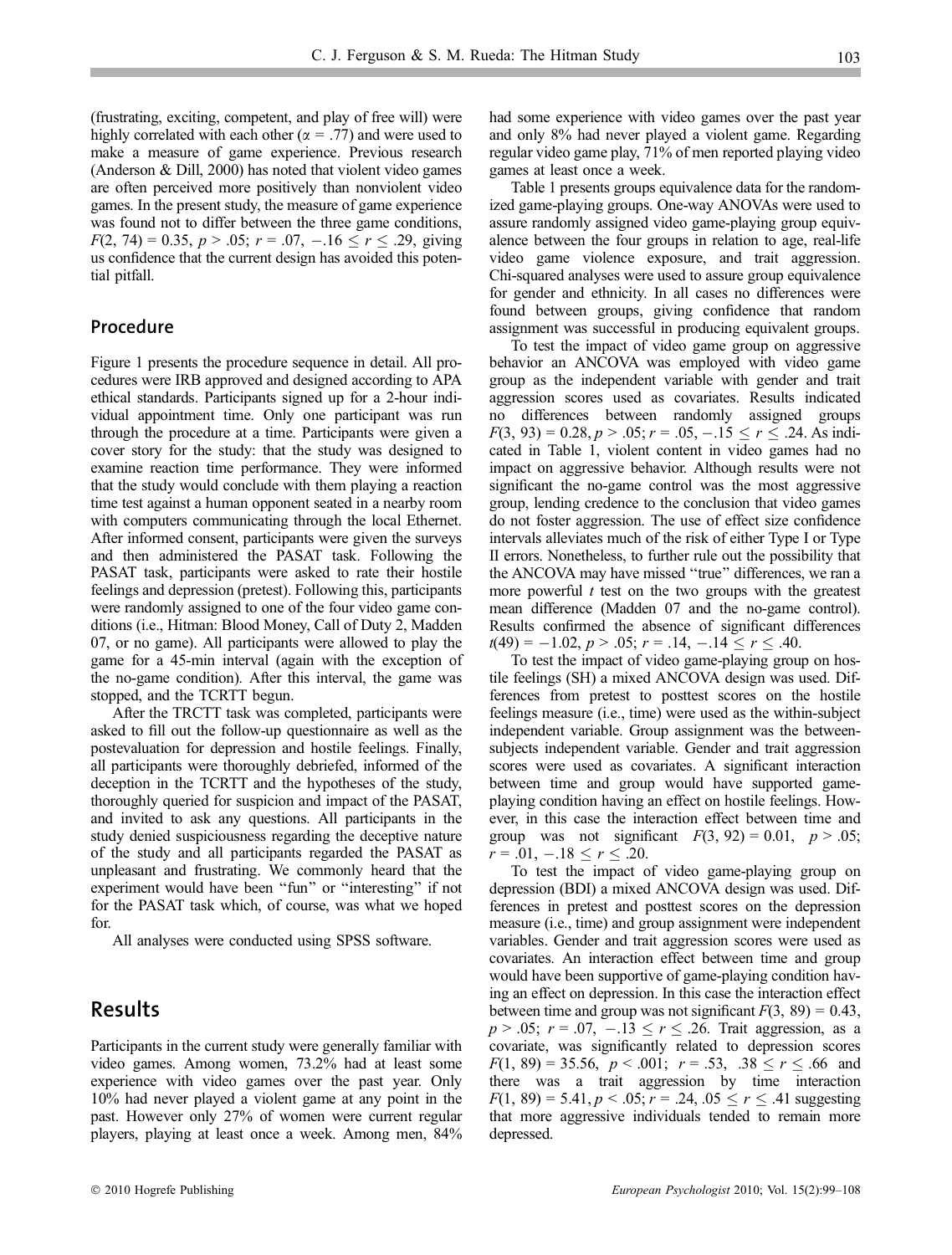

Table 1. Group equivalency means for randomized video game groups

| Condition                          | Age       | Violent game exposure | Trait aggression | Aggressive behavior (TCRTT) | N  |
|------------------------------------|-----------|-----------------------|------------------|-----------------------------|----|
| Hitman (antisocial violent)        | 25.2(8.1) | 25.3(26.5)            | 27.8 (7.9)       | 6.03(1.95)                  | 26 |
| Call of duty 2 (prosocial violent) | 23.2(4.5) | 17.3(15.8)            | 28.9(11.0)       | 6.02(2.05)                  | 26 |
| Madden 07 (nonviolent)             | 22.8(4.6) | 25.2(22.2)            | 24.6(8.3)        | 5.89(2.03)                  | 25 |
| No-game control                    | 23.1(5.2) | 18.5(16.7)            | 31.4 (9.6)       | 6.52(2.24)                  | 26 |

Note. Standard deviations are in parentheses. All group differences were not statistically significant. TCRTT = Modified Taylor Competitive Reaction Time Test.

#### Follow-up Analyses

It is possible that exposure to video games in real life may have an influence on aggression, hostile feelings, and depression outcomes. As such we augmented the randomized design with a quasi-experimental design with real-life violent video game exposure (VGH) as the main independent variable. Note that the following results are correlational in nature and should not be taken to infer causality as they do not benefit from random assignment. Table 2 presents the bivariate correlations between the variables used in these analyses. A Bonferroni correction of  $p = .0018$  for significance was used for Type I error correction due to multiple comparisons.

To test the effects of real-life exposure to violent video games using the video game habits questionnaire on aggressive behavior in the laboratory environment a hierarchical multiple regression was used. Violent video game exposure (VGH) was entered on the first step to give this variable of interest maximal predictive potential. Trait aggression was entered on the second step, followed by gender. The resultant model  $R = .18$   $(R^2 = .03)$  was not significant  $F(3, 95) = 1.09, p > .05.$ 

To test the effects of real-life exposure to violent video games using the video game habits questionnaire on hostile feelings (SH) following a stressful activity (PASAT) a hierarchical multiple regression was used. These results are presented in Table 3. SH pretest scores were added on the first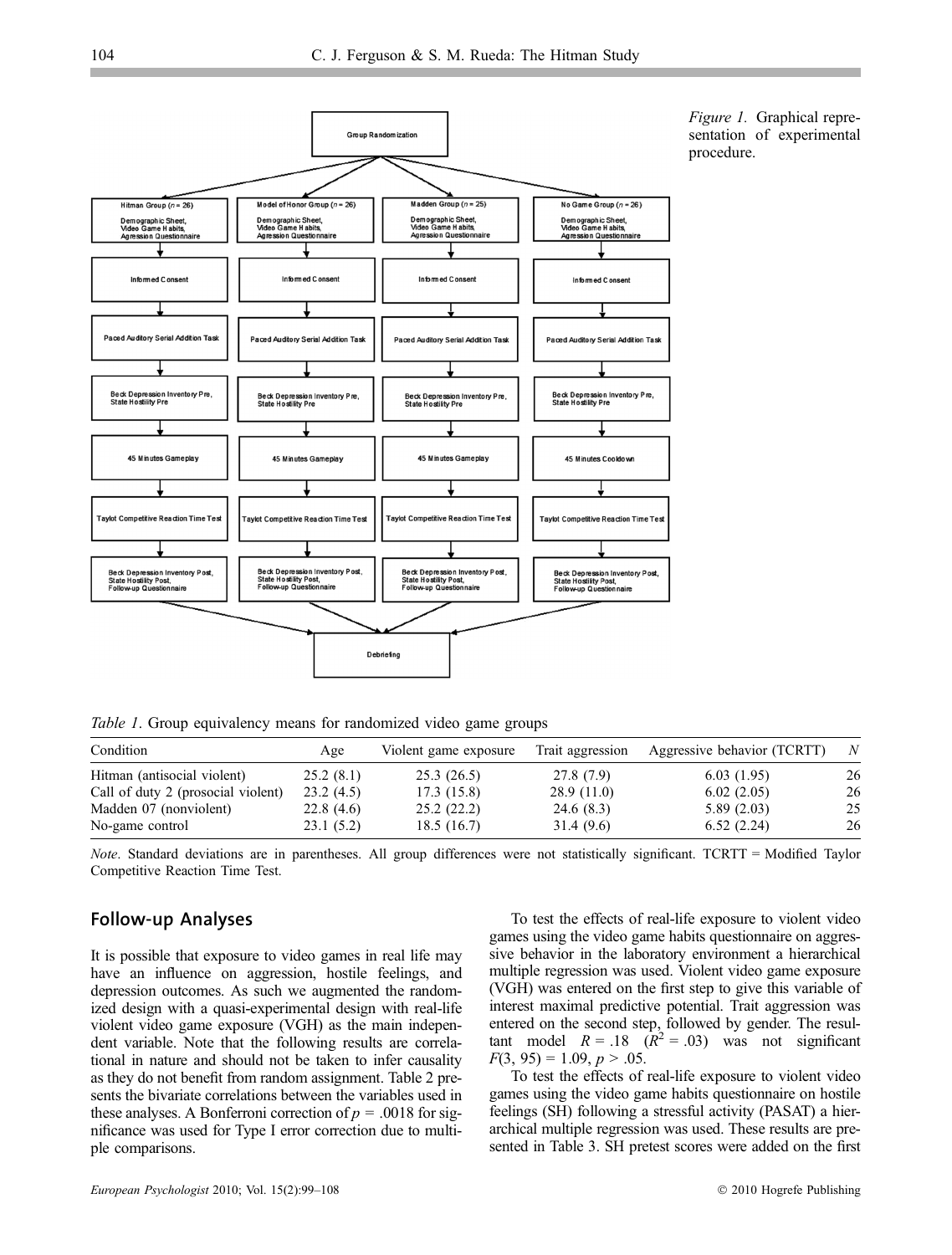Table 2. Bivaraiate correlations between multiple regression variables

| Variable                                                                |      | C           |                   | 4          |               | <sub>0</sub>     |               |                  |
|-------------------------------------------------------------------------|------|-------------|-------------------|------------|---------------|------------------|---------------|------------------|
| (1) Video game violence<br>(2) Trait aggression                         | 1.00 | .27<br>1.00 | $-.44*$<br>$-.08$ | .14<br>.15 | $-.10$<br>.20 | $-.21$<br>.17    | .12<br>$.57*$ | $-.04$<br>$.41*$ |
| $(3)$ Gender                                                            |      |             | 1.00              | $-.09$     | .05           | $-.01$           | .03           | .01              |
| (4) Aggressive behavior (TCRTT)<br>(5) Hostility pre                    |      |             |                   | 1.00       | .04<br>1.00   | $-.01$<br>$.61*$ | .08<br>.18    | .07<br>.10       |
| (6) Hostility post                                                      |      |             |                   |            |               | 00.1             | .11           | .19              |
| (7) Beck depression inventory pre<br>(8) Beck depression inventory post |      |             |                   |            |               |                  | 1.00          | $.74*$<br>1.00   |

Note. TCRTT = Modified Taylor Competitive Reaction Time Test.  $*_{p} \leq .0018.$ 

step to control for individual variations in hostile feelings. Violent video game exposure (VGH) was entered on the second step to give this variable of interest maximal predictive potential. Trait aggression was entered on the third step, followed by gender. SH posttest scores were the outcome variable. The resultant model  $R = .66$  ( $R^2 = .43$ ) was statistically significant  $F(4, 95) = 17.63$ ,  $p < .001$ . Results indicated that, not surprisingly, hostile feelings pretest scores were the best predictor of hostile feelings posttest scores  $(\beta = .57; t = 7.13,$  partial  $r = .59, .45 \le r \le .70$ ). Of much greater interest however, video game violence exposure was a significant predictor of reduced hostile feelings scores  $(\beta = -.25; t = -2.77, \text{ partial } r = -.28, -.45 \le r \le -.09)$ indicating that individuals more experienced with violent video games were better able to calm themselves following a stressful experience. Collinearity diagnostics demonstrated the absence of multicollinearity effects with the lowest tolerance value of .74 and highest VIF of 1.36.

To test the effects of real-life exposure to violent video games using the video game habits questionnaire on depression (BDI) following a stressful activity (PASAT) a hierarchical multiple regression was used. These results are presented in Table 4. BDI pretest scores were added on the first step to control for individual variations in depression. Violent video game exposure (VGH) was entered on the second step to give this variable of interest maximal predictive potential. Trait aggression was entered on the third step, followed by gender. BDI posttest scores were the outcome variable. The resultant model  $R = .75$  ( $R^2 = .56$ ) was statistically significant  $F(4, 90) = 28.95$ ,  $p < .001$ . Results indicated that, not surprisingly, depression pretest scores were the best predictor of depression posttest scores  $(\beta = .74; t = 8.61,$  partial  $r = .67, .55 \le r \le .76$ ). Of much greater interest however, video game violence exposure was

Table 3. Effects of real-life violent game exposure on hostility regression

| Variable            |         | Beta   | t test  | Significance |
|---------------------|---------|--------|---------|--------------|
| Constant            | 24.87   |        | 2.35    | .02          |
| Hostility prescore  | .73     | -57    | 7.13    | $.001*$      |
| Video game violence | $-.27$  | $-.25$ | $-2.77$ | $.01*$       |
| Trait aggression    | .30     | .12.   | 1.49    | .14          |
| Gender              | $-4.53$ | $-.10$ | $-1.14$ | .26          |

Table 4. Effects of real-life violent game exposure on depression regression

| Variable            |         | Beta   | t test  | Significance |
|---------------------|---------|--------|---------|--------------|
| Constant            | 2.88    |        | 1.27    | .21          |
| Depression prescore | .69     | .74    | 8.61    | $.001*$      |
| Video game violence | $-.05$  | $-.16$ | $-1.98$ | $.05*$       |
| Trait aggression    | .02     | .03    | 0.38    | .70          |
| Gender              | $-1.04$ | $-.08$ | $-0.97$ | .34          |

a significant predictor of reduced depression scores  $(\beta = -.16; t = -1.98,$  partial  $r = -.20, -.38 \le r \le -.01)$ indicating that individuals more experienced with violent video games were better able to avoid depression following a stressful experience. Collinearity diagnostics demonstrated the absence of multicollinearity effects with the lowest tolerance value of .62 and highest VIF of 1.62.

## **Discussion**

No evidence was provided that short-term exposure to violent video games either increased or decreased aggressive behavior in the laboratory. Similarly violent game exposure in real life was not related to laboratory aggression. Given the use of effect size confidence intervals we can conclude that our evidence contradicts both the social learning and catharsis hypotheses regarding violent video game effects on aggressive behavior.

As with aggressive behavior, the evidence did not support that short-term randomized exposure to violent video games either increased or decreased hostile feelings or depression. By contrast long-term exposure to violent video games was associated with reduced hostile feelings and depression following a stressful task. Subjects who were exposed to violent video games were not less aggressive, but they were less hostile and depressed.

It does appear plausible that the use of violent video games, at least for some individuals, may provide a moodmanagement activity that provides them with an ability to tolerate stress. It should be emphasized, however, that these results come from the quasi-experimental portion of this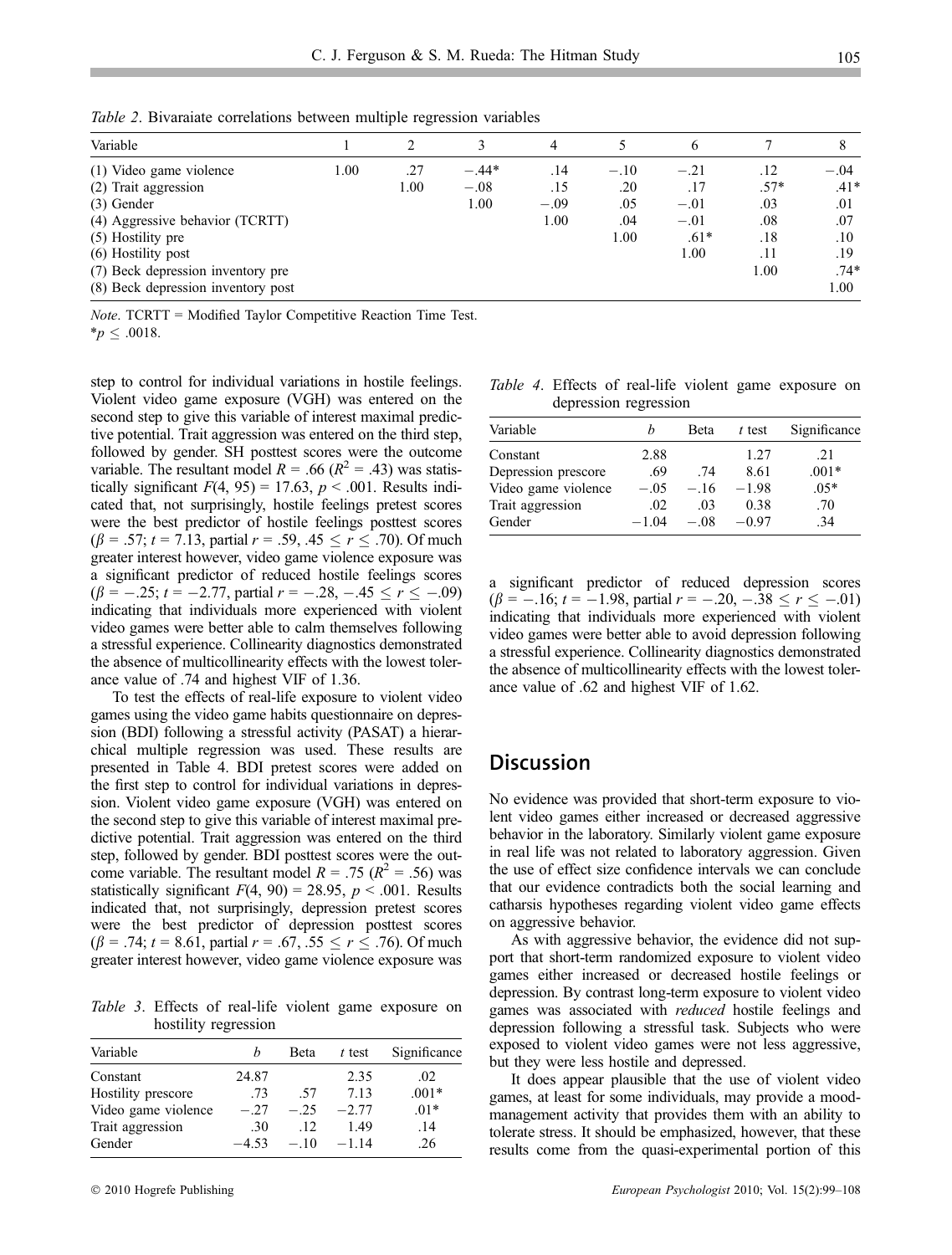study, and as such true causality is difficult to infer. Violent games may provide a mechanism through which players can assert control over a virtual environment, offsetting feelings of helplessness or lack of control over real life, as well as hostile feelings arising independently or as sequelae of depression. Violent games, by providing both a means of aggressively demonstrating dominance and clear goal-directed behavior, may provide a particularly good medium by which the impact of real-life frustrations on depressed mood and hostile feelings may be reduced.

There has been other research (e.g., Ryan et al., 2006) that has suggested that playing video games, both violent and nonviolent, can lead to improved self-esteem and psychological well-being. Their view that video game play promotes well-being through autonomy and competence is consistent with the mood-management view presented in this paper.

The utility of violent video games as mood-management tools may have implications for the treatment of mood disorders, as well as other health-related conditions in which feelings of helplessness or hostility may be an issue. One study has offered some support for this potential. A violent first-person shooter game, Re-Mission, has been demonstrated to improve treatment adherence and self-efficacy of youth with cancer (Kato, Cole, Bradlyn, & Pollock, 2008). As such violent games may serve a psychoneuroimmunology-related function in decreasing depression and hostility and increasing feelings of control and self-efficacy for those with medical conditions.

The fervor over violent video games which has become intensely politicized (we would argue this unfortunately extends to the scientific community) may be ''much ado about nothing.'' In the end, a game may simply be a game. Naturally it is quite acceptable and understandable for parents to monitor their children's consumption of violent video games for moral reasons. We applaud efforts to maintain accurate rating systems (whether the ESRB, PEGI, CERO, or BBFC) for video games and condemn efforts of video game producers to circumvent rating systems. At the same time we view it incumbent upon the scientific community to honestly portray the minimal practical risks of violent video game play for the majority of individuals. At this task we submit that the scientific community has failed and has, instead, indulged in the wider social moral panic surrounding this emerging technology, eschewing a rigorous (and indeed skeptical) analysis of the scientific data in favor of political posturing.

There has been research to suggest that violent video games may lead to some specific benefits, most notably improved visuospatial skills (e.g., Castel, Pratt, & Drummond, 2005; Ferguson, 2007b; Green & Bavelier, 2007). The effect sizes for this research appear to be considerably stronger than for the relationship between violent video games and aggression (Ferguson, 2007b). Thus a careful balancing of pros and cons of violent games should be undertaken.

The current study is not without limitations. First, although college students do represent a common demographic for video game playing, considerable caution should be used when applying results from the present study to noncollege populations. Related to this our sample was a Hispanic majority sample and caution should be used in applying results to other ethnic groups. However, we do view the use of a Hispanic majority sample as a broadening of previous Caucasian majority samples of Midwestern Americans commonly used in previous research (e.g., Anderson & Dill, 2000). Secondly, as with any laboratory-based study, effects may not always generalize to real-world environments, particularly as the development of highly valid aggression measures continues to be an ongoing process (Ritter & Eslea, 2005). In particular, generalizing results using laboratory aggression measures such as the TCRTT used in this study to serious acts of physical aggression or violence must be undertaken with the greatest caution, given the external validity limitations of such measures (Ferguson & Rueda, 2009).

We are hopeful that the data presented here are helpful in evaluating the impact of violent video games on behavior. Should this article foster further dialog on the matter, we believe that our purpose will have been served.

### References

- American Psychological Association. (2005). APA calls for reduction in violence in interactive media used by children and adolescents. Retrieved November 19, 2007, from http:// www.apa.org/releases/videoviolence05.html.
- Anderson, C. (2004). An update on the effects of playing violent video games. Journal of Adolescence, 27, 113–122.
- Anderson, C., & Bushman, B. (2002). Human aggression. Annual Review of Psychology, 52, 27–51.
- Anderson, C. A., & Bushman, B. J. (2001). Effects of violent video games on aggressive behavior, aggressive cognition, aggressive affect, physiological arousal and prosocial behavior: A meta-analysis. Psychological Science, 12, 353–359.
- Anderson, C., Deuser, W., & DeNeve, K. (1995). Hot temperatures, hostile affect, hostile cognition and arousal: Tests of a general model of affective aggression. Personality and Social Psychology Bulletin, 21, 434–448.
- Anderson, C., & Dill, K. (2000). Video games and aggressive thoughts, feelings and behavior in the laboratory and in life. Journal of Personality and Social Psychology, 78, 772–790.
- Anderson, C., & Murphy, C. (2003). Violent video games and aggressive behavior in young women. Aggressive Behavior, 29, 423–429.
- Barefoot, J. C., Williams, R. B., Siegler, I. C., & Schroll, M. (1995). Depressive affect, hostility, and socioeconomic status (SES): Interrelationships and joint effects on health. Psychosomatic Medicine, 57, 66.
- Bartholow, B., & Anderson, C. (2002). Effects of violent video games on aggressive behavior: Potential sex differences. Journal of Experimental Social Psychology, 38, 283–290.
- Bartholow, B., Bushman, B., & Sestir, M. (2006). Chronic violent video game exposure and desensitization to violence: Behavioral and event-related brain potential data. Journal of Experimental Social Psychology, 42, 532–539.
- Beck, A. (1996). Beck depression inventory II manual. San Antonio, TX: Psychological Corporation.
- Buss, A. H., & Warren, W. L. (2000). Aggression questionnaire manual. Los Angeles: Western Psychological Services.
- Carnagey, N., & Anderson, C. (2004). Violent video game exposure and aggression: A literature review. Minerva Psichiatrica, 45, 1–18.
- Castel, A., Pratt, J., & Drummond, E. (2005). The effect of action video game experience on the time course of inhibition of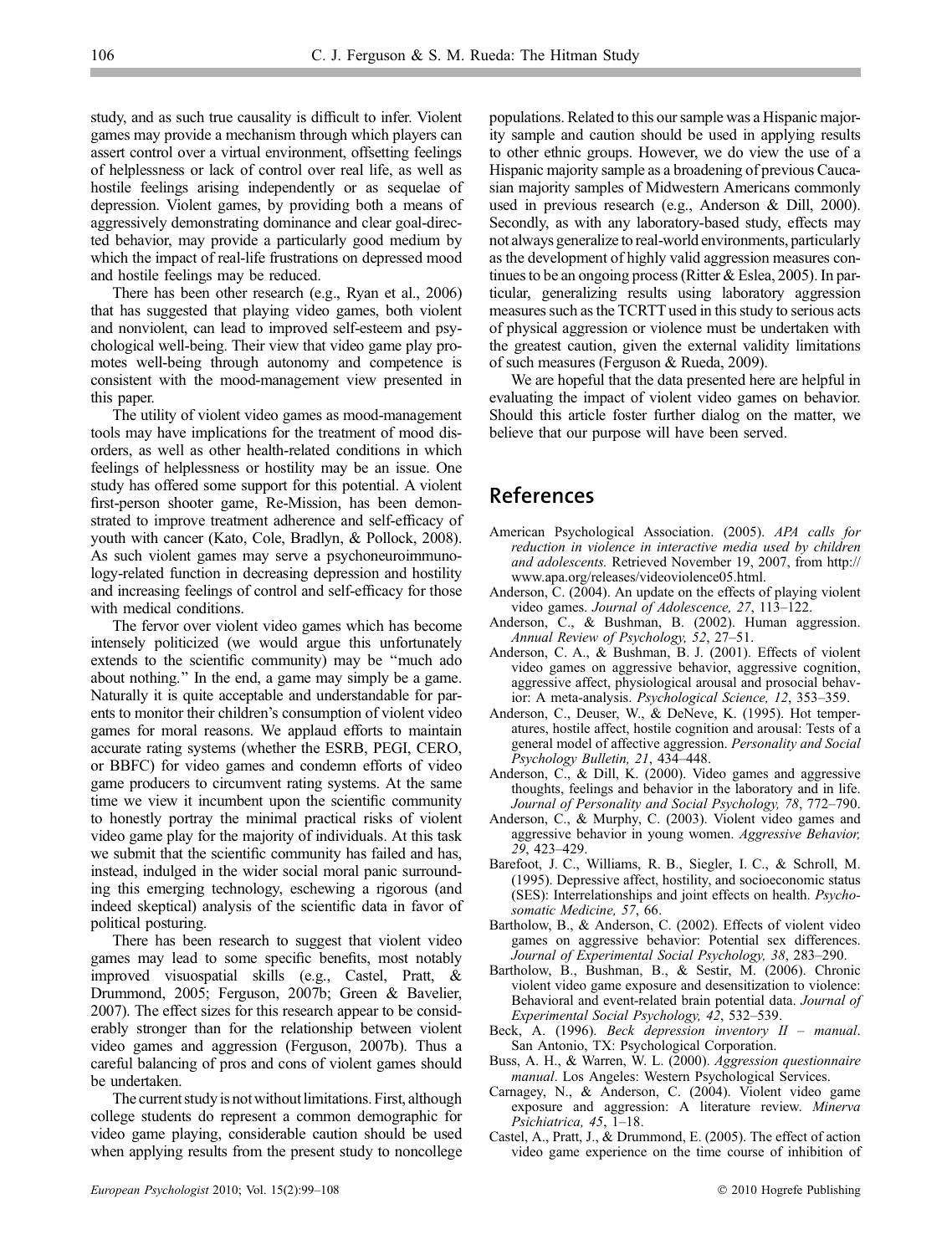return and the efficiency of visual search. Acta Psychologica, 119, 217–230.

- Chen, L., Zhou, S., & Bryant, J. (2007). Temporal changes in mood repair through music consumption: Effects of mood, mood salience, and individual differences. Media Psychology, 9, 695–713.
- Colwell, J. (2007). Needs met through computer game play among adolescents. Personality and Individual Differences, 43, 2072–2082.
- Colwell, J., & Kato, M. (2003). Investigation of the relationship between social isolation, self-esteem, aggression and computer game play in Japanese adolescents. Asian Journal of Social Psychology, 6, 149–158.
- Dillman-Carpentier, F., Brown, J., Bertocci, M., Silk, J., Forbes, E., & Dahl, R. (2008). Sad kids, sad media? Applying mood management theory to depressed adolescents' use of media. Media Psychology, 11, 143–166.
- Ellis, L., & Walsh, A. (1997). Gene-based evolutionary theories in criminology. Criminology, 35, 229–276.
- ESA, VSDA, and IRMA v. Blagojevich, Madigan, and Devine. (2005). Case No. 05 C 4265.
- Felsten, G., & Hill, V. (1999). Aggression Questionnaire hostility scale predicts anger in response to mistreatment. Behavior Research and Therapy, 37, 87–97.
- Ferguson, C. J. (2007a). Evidence for publication bias in video game violence effects literature: A meta-analytic review. Aggression and Violent Behavior, 12, 470–482.
- Ferguson, C. J. (2007b). The good, the bad and the ugly: A metaanalytic review of positive and negative effects of violent video games. Psychiatric Quarterly, 78, 309–316.
- Ferguson, C. J., & Rueda, S. M. (2009). Examining the validity of the Modified Taylor Competitive Reaction Time Test of aggression. Journal of Experimental Criminology, 5(2), 121–137.
- Ferguson, C. J., Rueda, S., Cruz, A., Ferguson, D., Fritz, S., & Smith, S. (2008). Violent video games and aggression: Causal relationship or byproduct of family violence and intrinsic violence motivation? Criminal Justice and Behavior, 35, 311–332.
- Feshbach, S. (1961). The stimulating versus cathartic effect of vicarious aggressive activity. Journal of Abnormal and Social Psychology, 63, 381–385.
- Funk, J. B., & Buchman, D. D. (1995). Video game controversies. Pediatric Annals, 24, 91–94.
- Garcia-Leon, A., Reyes, G., Vila, J., Perez, N., Robles, H., & Ramos, M. (2002). The Aggression Questionnaire: A validation study in student samples. Spanish Journal of Psychology, 5, 45–53.
- Geen, R. G., & Quanty, M. B. (1977). The catharsis of aggression: An evaluation of a hypothesis. In L. Berkowitz (Ed.), Advances in experimental social psychology (Vol. 10, pp. 1–37). New York, NY: Academic Press.
- Green, C. S., & Bavelier, D. (2007). Action video game experience alters the spatial resolution of vision. Psychological Science, 18, 88–94.
- Gronwall, D. M. A. (1977). Paced auditory serial-addition task: A measure of recovery from concussion. Perceptual and Motor Skills, 44, 367–373.
- Healy, D., & Williams, J. (1988). Dysrhythmia, dysphoria, and depression: The interaction of learned helplessness and circadian dysrhythmia in the pathogenesis of depression. Psychological Bulletin, 103(2), 163–178.
- Huesmann, L. R. (1986). Psychological processes promoting the relation between exposure to violent media and aggressive behavior by the viewer. Journal of Social Issues, 42, 125–140.
- Iwasaki, Y., MacTavish, J., & MacKay, K. (2005). Building on strengths and resilience: Leisure as a stress survival strategy. British Journal of Guidance and Counseling, 33, 81–100.
- Iwasaki, Y., Mannell, R. C., Smale, B. J. A., & Butcher, J. (2002). A short-term longitudinal analysis of leisure coping used by employees of police and emergency response service workers. Journal of Leisure Research, 34, 311–339.
- Kato, P., Cole, S., Bradlyn, A., & Pollock, B. (2008). A video game improves behavioral outcomes in adolescents and young adults with cancer: A randomized trial. Pediatrics, 122, e305–e317. Retrieved October 6, 2008, from http:// pediatrics.aappublications.org/cgi/content/full/122/2/e305.
- Keltikangas-Jarvinen, L., & Heironen, K. (2003). Childhood roots of adult hostility: Family factors as predictors of cognitive and affective hostility. Child Development, 74, 1751–1768.
- Lazarus, R. S. (1999). Stress and emotion: A new synthesis. New York, NY: Springer.
- Lorenz, K. (1963). On aggression. New York, NY: Harcourt, Brace and World.
- Nabi, R. L., Finnerty, K., Domschke, T., & Hull, S. (2006). Does misery love company? Exploring the therapeutic effects of TV viewing on regretted experiences. Journal of Communication, 56, 689–706.
- Olson, C. (2004). Media violence research and youth violence data: Why do they conflict? *Academic Psychiatry, 28*, 144–150.
- Olson, C., Kutner, L., & Warner, D. (2008). The role of violent video game play in adolescent development: Boys' perspectives. Journal of Adolescence Research, 23, 55–75.
- Patterson, G., DeBarysche, B., & Ramsey, E. (1989). A developmental perspective on antisocial behavior. American Psychologist, 44, 329–335.
- Ritter, D., & Eslea, M. (2005). Hot sauce, toy guns and graffiti: A critical account of current laboratory aggression paradigms. Aggressive Behavior, 31, 407–419.
- Ryan, R., Rigby, C. S., & Przybylski, A. (2006). The motivational pull of video games: A self-determination theory approach. Motivation and Emotion, 30, 344–360.
- Sherry, J. (2001). Videogames on aggression: A meta-analysis. Human Communication Research, 27, 409–431.
- Sherry, J. (2007). Violent video games and aggression: Why can't we find links? In R. Preiss, B. Gayle, N. Burrell, M. Allen, & J. Bryant. (Eds.), Mass media effects research: Advances through meta-analysis (pp. 231–248). Mahwah, NJ: Erlbaum.
- Strizhakova, Y., & Krcmar, M. (2007). Mood management and video rental choices. Media Psychology, 10, 91-112.
- Thompson, K., & Haninger, K. (2001). Violence in E-rated video games. Journal of the American Medical Association, 286, 591–598.
- Tombaugh, T. (2006). A comprehensive review of the Paced Auditory Serial Addition Task (PASAT). Archives of Clinical Neuropsychology, 21, 53–76.
- Trenberth, L., Dewe, P., & Walkey, F. (1999). Leisure and its role as a strategy for coping with work stress. International Journal of Stress Management, 6, 89–103.
- Unsworth, G., Devilly, G., & Ward, T. (2007). The effect of playing violent videogames on adolescents: Should parents be quaking in their boots? Psychology, Crime and Law, 13, 383–394.
- Virginia Tech Review Panel. (2007). Report of the Virginia Tech Review Panel. Retrieved November 11, 2007, from, http:// www.governor.virginia.gov/TempContent/techPanelReport.cfm.
- Williams, D., & Skoric, M. (2005). Internet fantasy violence: A test of aggression in an online game. Communication Monographs, 72, 217–233.